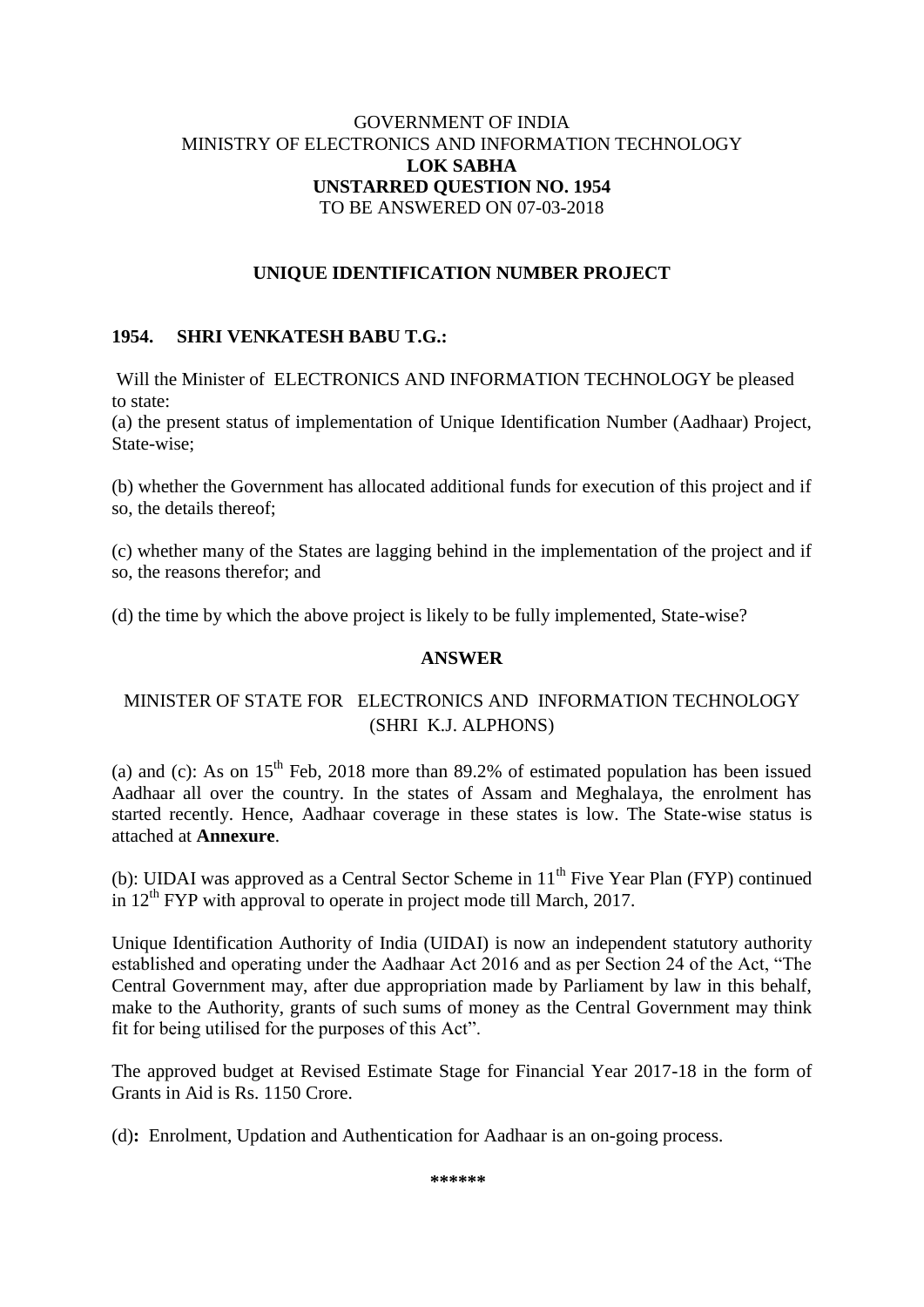# **Annexure**

| <b>State/UT wise Aadhaar Saturation</b> |                         |                                             |                                                 |                                    |  |  |  |
|-----------------------------------------|-------------------------|---------------------------------------------|-------------------------------------------------|------------------------------------|--|--|--|
| 15th February, 2018                     |                         |                                             |                                                 |                                    |  |  |  |
| S.No                                    | <b>State Name</b>       | <b>Total Population</b><br>(Projected 2017) | <b>Numbers of</b><br>Aadhaar assigned<br>(LIVE) | <b>Saturation %</b><br>2017 (LIVE) |  |  |  |
|                                         | Delhi                   | 18,110,349                                  | 21260964                                        | 117.4%                             |  |  |  |
| $\overline{2}$                          | Goa                     | 1,521,000                                   | 1559819                                         | 102.6%                             |  |  |  |
| 3                                       | Chandigarh              | 1,110,820                                   | 1133723                                         | 102.1%                             |  |  |  |
| $\overline{4}$                          | Himachal Pradesh        | 7,246,418                                   | 7377467                                         | 101.8%                             |  |  |  |
| 5                                       | Haryana                 | 27,443,256                                  | 27885649                                        | 101.6%                             |  |  |  |
| 6                                       | Punjab                  | 29,344,896                                  | 29683047                                        | 101.2%                             |  |  |  |
| $\overline{7}$                          | Kerala                  | 35,043,531                                  | 35412010                                        | 101.1%                             |  |  |  |
| 8                                       | Telangana               | 38,042,884                                  | 38386723                                        | 100.9%                             |  |  |  |
| 9                                       | Uttarakhand             | 10,956,753                                  | 10805777                                        | 98.6%                              |  |  |  |
| 10                                      | Lakshadweep             | 70,214                                      | 68956                                           | 98.2%                              |  |  |  |
| 11                                      | Dadra & Nagar<br>Haveli | 373,636                                     | 361779                                          | 96.8%                              |  |  |  |
| 12                                      | Daman & Diu             | 216,981                                     | 208984                                          | 96.3%                              |  |  |  |
| 13                                      | Gujarat                 | 63,000,000                                  | 59966937                                        | 95.2%                              |  |  |  |
| 14                                      | A & N Islands           | 414,057                                     | 392888                                          | 94.9%                              |  |  |  |
| 15                                      | Puducherry              | 1,356,199                                   | 1278086                                         | 94.2%                              |  |  |  |
| 16                                      | Chhattisgarh            | 28,125,421                                  | 26425471                                        | 94.0%                              |  |  |  |
| 17                                      | <b>West Bengal</b>      | 96,775,592                                  | 90756521                                        | 93.8%                              |  |  |  |
| 18                                      | Jharkhand               | 36,672,687                                  | 34248728                                        | 93.4%                              |  |  |  |
| 19                                      | Tamil Nadu              | 75,844,451                                  | 70706500                                        | 93.2%                              |  |  |  |
| 20                                      | Odisha                  | 44,912,901                                  | 41780628                                        | 93.0%                              |  |  |  |
| 21                                      | Maharashtra             | 119,581,739                                 | 111177671                                       | 93.0%                              |  |  |  |
| 22                                      | Karnataka               | 65,426,566                                  | 60679296                                        | 92.7%                              |  |  |  |
| 23                                      | Andhra Pradesh          | 52,375,124                                  | 48423128                                        | 92.5%                              |  |  |  |
| 24                                      | Madhya Pradesh          | 80,894,777                                  | 72790907                                        | 90.0%                              |  |  |  |
| 25                                      | Tripura                 | 4,000,638                                   | 3596127                                         | 89.9%                              |  |  |  |
| 26                                      | Sikkim                  | 662,250                                     | 582598                                          | 88.0%                              |  |  |  |
| 27                                      | <b>Uttar Pradesh</b>    | 224,558,257                                 | 194552765                                       | 86.6%                              |  |  |  |
| 28                                      | Rajasthan               | 76,802,294                                  | 66212256                                        | 86.2%                              |  |  |  |
| 29                                      | <b>Bihar</b>            | 117,153,097                                 | 97975172                                        | 83.6%                              |  |  |  |
| 30                                      | Mizoram                 | 1,188,971                                   | 956476                                          | 80.4%                              |  |  |  |
| 31                                      | Manipur                 | 2,966,130                                   | 2375749                                         | 80.1%                              |  |  |  |
| 32                                      | Arunachal Pradesh       | 1,506,749                                   | 1149799                                         | 76.3%                              |  |  |  |
| 33                                      | Jammu Kashmir           | 13,477,325                                  | 9799731                                         | 72.7%                              |  |  |  |
| 34                                      | Nagaland                | 2,158,431                                   | 1219621                                         | 56.5%                              |  |  |  |
| 35                                      | Meghalaya               | 3,230,132                                   | 660016                                          | 20.4%                              |  |  |  |